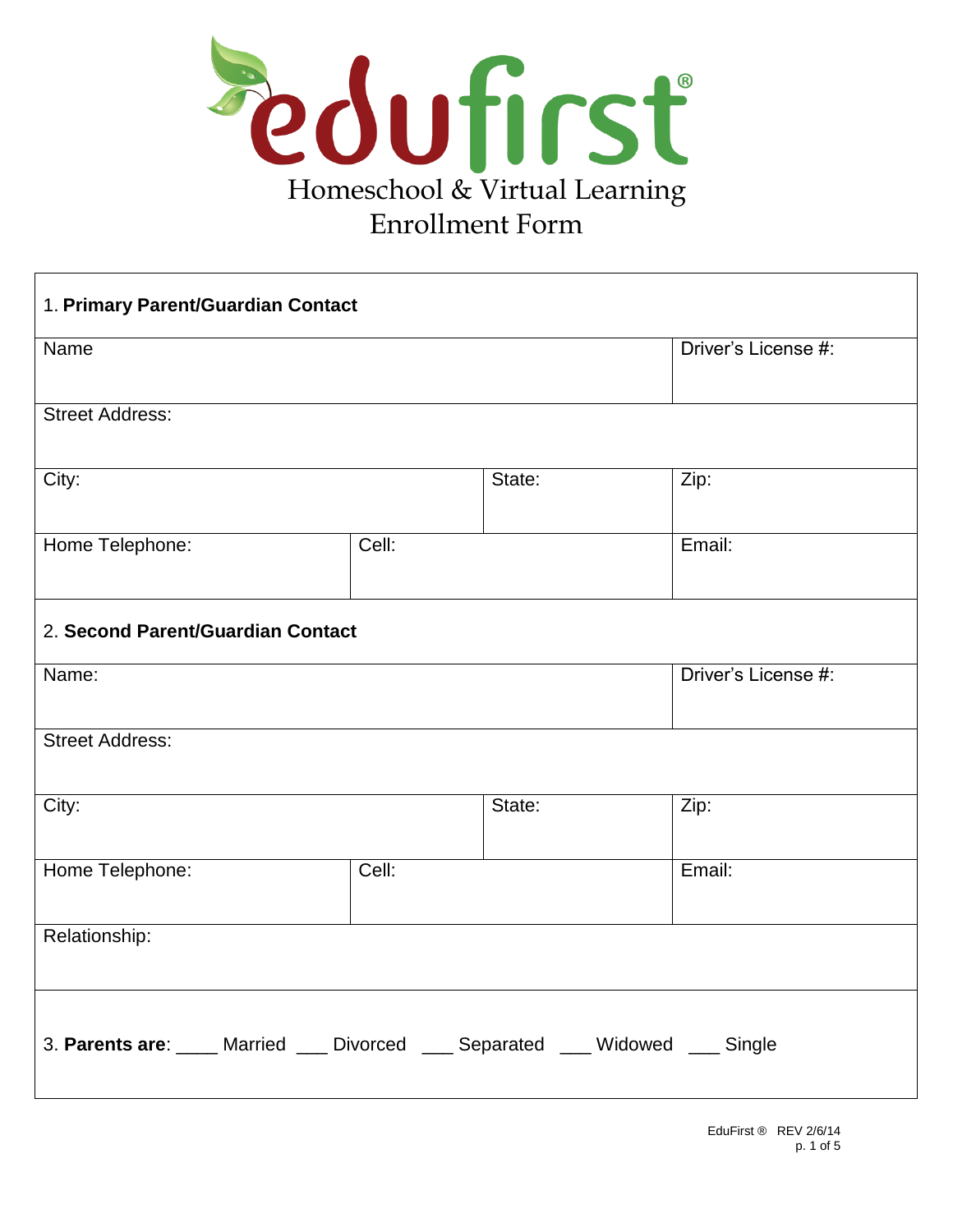| 4. Emergency Contact Information                                                                                                                                                                                                                                                                                                                                                                                                                                                                                                                                                                                                                                                                                                 |                 |        |             |  |
|----------------------------------------------------------------------------------------------------------------------------------------------------------------------------------------------------------------------------------------------------------------------------------------------------------------------------------------------------------------------------------------------------------------------------------------------------------------------------------------------------------------------------------------------------------------------------------------------------------------------------------------------------------------------------------------------------------------------------------|-----------------|--------|-------------|--|
| Name:                                                                                                                                                                                                                                                                                                                                                                                                                                                                                                                                                                                                                                                                                                                            |                 |        |             |  |
| <b>First Name</b>                                                                                                                                                                                                                                                                                                                                                                                                                                                                                                                                                                                                                                                                                                                | Last Name       |        |             |  |
| <b>Relationship to Child:</b>                                                                                                                                                                                                                                                                                                                                                                                                                                                                                                                                                                                                                                                                                                    |                 | Email: |             |  |
| Home Telephone:                                                                                                                                                                                                                                                                                                                                                                                                                                                                                                                                                                                                                                                                                                                  | Work Telephone: |        | Cell Phone: |  |
| 5. Permission for Medical Care<br>I (we) give EduFirst Career & Technical Academy permission to provide first aid care for child. In the<br>event I (we) cannot be reached, I (we) hereby authorize EduFirst Career & Technical Academy to<br>transport my child to the emergency room of the hospital below. I (we) hereby grant consent for the<br>hospital and its medical staff to provide my child with emergency medical treatment which a physician<br>deems necessary, including anesthesia. I (we) further accept financial responsibility for all medical<br>expenses incurred.<br>Nearest Hospital: Piedmont Fayette Hospital, 1255 Highway 54 West, Fayetteville, GA 30214<br>Signature of Legal Guardian(s)<br>Date |                 |        |             |  |
| 6. Child's Physician<br>Address: Analysis and the contract of the contract of the contract of the contract of the contract of the contract of the contract of the contract of the contract of the contract of the contract of the contract of the cont                                                                                                                                                                                                                                                                                                                                                                                                                                                                           |                 |        |             |  |
| 7. Medical Insurance Information                                                                                                                                                                                                                                                                                                                                                                                                                                                                                                                                                                                                                                                                                                 |                 |        |             |  |
| Child's Health Insurance Provider:                                                                                                                                                                                                                                                                                                                                                                                                                                                                                                                                                                                                                                                                                               |                 |        |             |  |
| Insurance Policy Number:                                                                                                                                                                                                                                                                                                                                                                                                                                                                                                                                                                                                                                                                                                         |                 |        |             |  |
| Insured<br>Parent or Guardian's Name: Name and the state of the state of the state of the state of the state of the state of the state of the state of the state of the state of the state of the state of the state of the state of the                                                                                                                                                                                                                                                                                                                                                                                                                                                                                         |                 |        |             |  |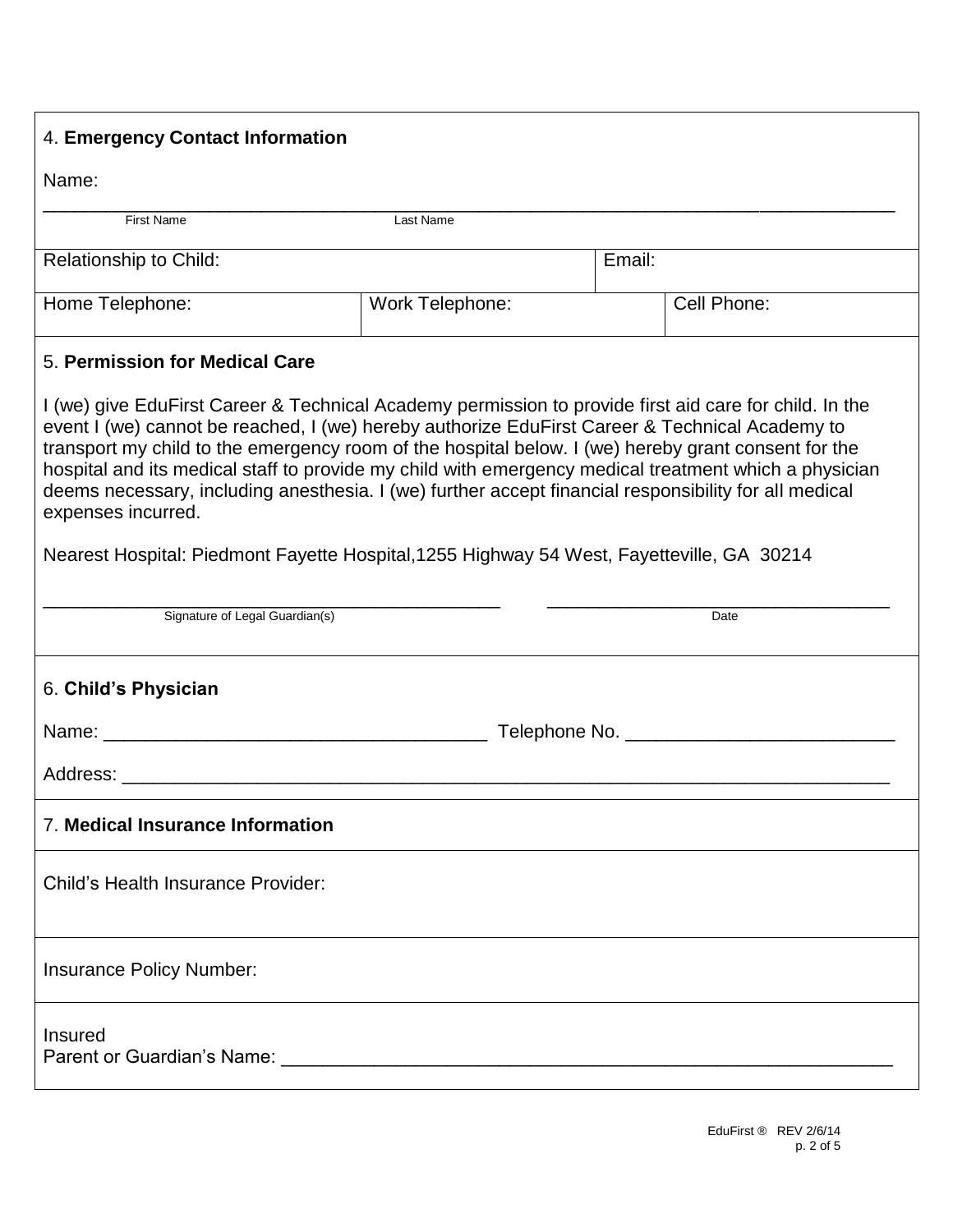| <b>Child Information</b>                                                                                |                                   |      |          |                                                                                                           |
|---------------------------------------------------------------------------------------------------------|-----------------------------------|------|----------|-----------------------------------------------------------------------------------------------------------|
| 8. Name:                                                                                                |                                   |      |          |                                                                                                           |
| First Name                                                                                              | Last Name                         |      | Nickname |                                                                                                           |
| 9. Date of Birth                                                                                        | Month:                            | Day: |          | Year:                                                                                                     |
| Gender: Male _____ Female ____<br>10. Age: ____                                                         |                                   |      |          |                                                                                                           |
| 11. Height:                                                                                             | Weight:                           |      |          |                                                                                                           |
| 12. Student's Cell Phone (if applicable):                                                               |                                   |      |          |                                                                                                           |
| 13. Does your child have any mental health related concerns? If so, please describe below:              |                                   |      |          |                                                                                                           |
|                                                                                                         |                                   |      |          | 14. Has the student had testing for a learning and/or emotional behavior disability? If so, please state: |
|                                                                                                         |                                   |      |          |                                                                                                           |
|                                                                                                         |                                   |      |          |                                                                                                           |
| with a copy.                                                                                            |                                   |      |          | 15. Does the student have any of the below? If so, please provide EduFirst Career & Technical Academy     |
| O An SST                                                                                                | O Behavior Intervention Plan      |      |          |                                                                                                           |
| O An IEP<br>O A Section 504 Plan                                                                        |                                   |      |          |                                                                                                           |
| If so, what is the student's primary qualifying criteria for the item checked above?                    |                                   |      |          |                                                                                                           |
| 16. Has your child been diagnosed with any of the following items? If so, please circle all that apply. |                                   |      |          |                                                                                                           |
| <b>ADHD</b>                                                                                             | Down's Syndrome                   |      |          |                                                                                                           |
| Apraxia                                                                                                 | <b>Epilepsy/Seizure Disorders</b> |      |          |                                                                                                           |
| <b>Auditory Issues</b><br>Fragile X                                                                     |                                   |      |          |                                                                                                           |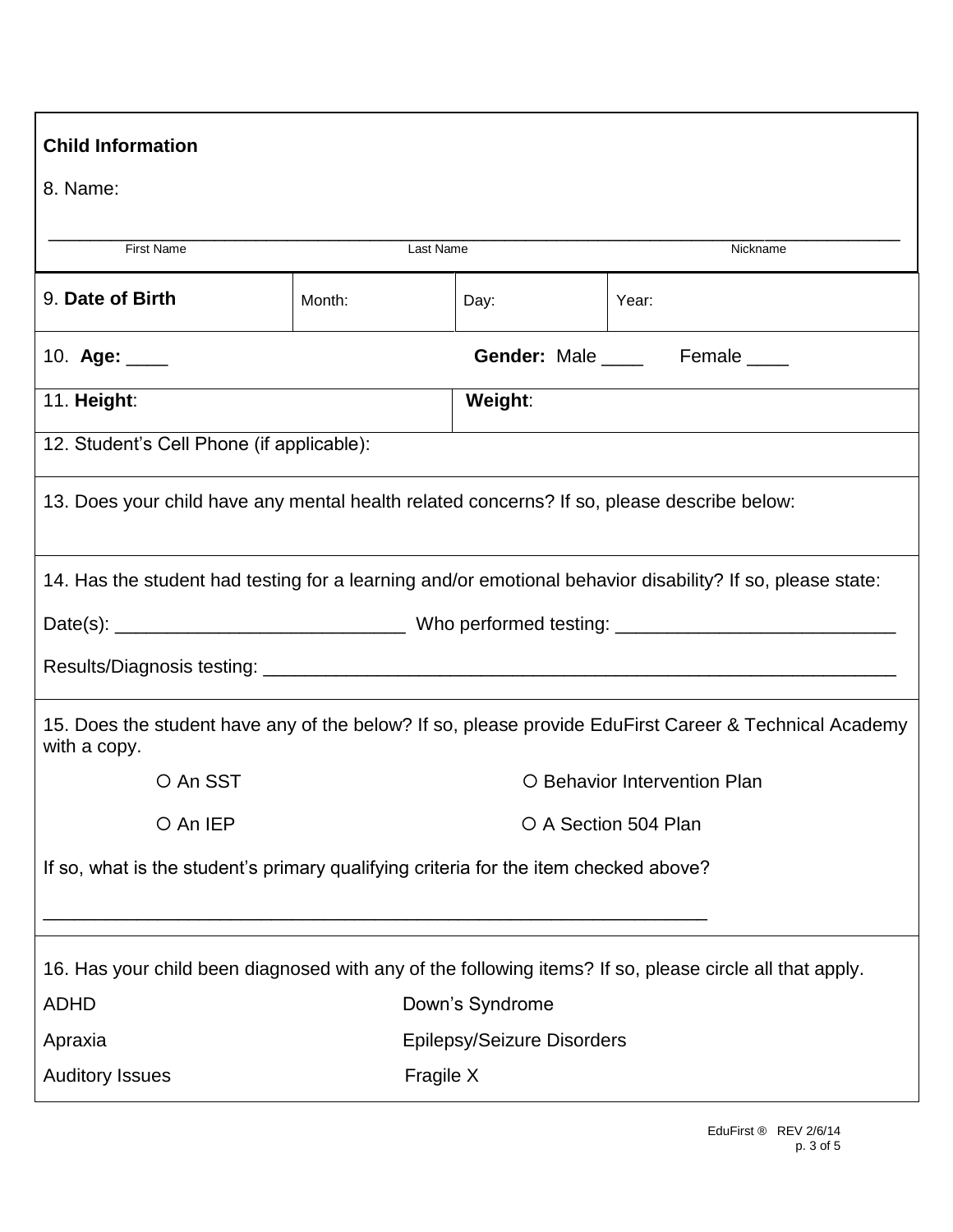| Autism/ASD/PDD                                                                   | Speech & Language Disorder                                                       |  |  |  |  |  |
|----------------------------------------------------------------------------------|----------------------------------------------------------------------------------|--|--|--|--|--|
| <b>Central Auditory Processing Disorder</b>                                      | Tourette's Syndrome                                                              |  |  |  |  |  |
| <b>Cerebral Palsy</b>                                                            |                                                                                  |  |  |  |  |  |
| <b>Cognitive Delays</b>                                                          | <u> 1989 - Andrea Stadt Britain, amerikansk politik (d. 1989)</u>                |  |  |  |  |  |
|                                                                                  | 17. ALLERGIES: ___ Yes _____ No If so, please list: ____________________________ |  |  |  |  |  |
| Bee Stings? ___ Yes ___ No                                                       |                                                                                  |  |  |  |  |  |
| Nuts? ___ Yes ___ No                                                             |                                                                                  |  |  |  |  |  |
| If so, please list types:                                                        |                                                                                  |  |  |  |  |  |
|                                                                                  |                                                                                  |  |  |  |  |  |
| Medications? If so, please list:                                                 |                                                                                  |  |  |  |  |  |
|                                                                                  |                                                                                  |  |  |  |  |  |
| <b>18. MEDICAL CONDITIONS:</b>                                                   |                                                                                  |  |  |  |  |  |
| Asthma<br>Ő                                                                      | ADHD<br>O                                                                        |  |  |  |  |  |
| <b>Bowel/Bladder Problems</b><br>$\circ$                                         | Epilepsy/seizure disorder<br>$\circ$                                             |  |  |  |  |  |
| Glasses<br>$\circ$                                                               | <b>Diabetes</b><br>$\circ$                                                       |  |  |  |  |  |
| Headache<br>Ő                                                                    | <b>Hearing Problems</b><br>$\circ$                                               |  |  |  |  |  |
| <b>Heart Trouble/Murmur</b><br>O                                                 | Poison Ivy/Poison Oak<br>$\circ$                                                 |  |  |  |  |  |
| <b>Respiratory Problems</b><br>O                                                 | <b>Sinus Problems</b><br>$\circ$                                                 |  |  |  |  |  |
| Sleepwalking<br>$\circ$                                                          | Flu / Colds<br>$\circ$                                                           |  |  |  |  |  |
| <b>Vision Problems</b><br>$\circ$                                                | $\circ$                                                                          |  |  |  |  |  |
|                                                                                  |                                                                                  |  |  |  |  |  |
| 20. Immunization Record: Date of Last Immunization : ___________________________ |                                                                                  |  |  |  |  |  |